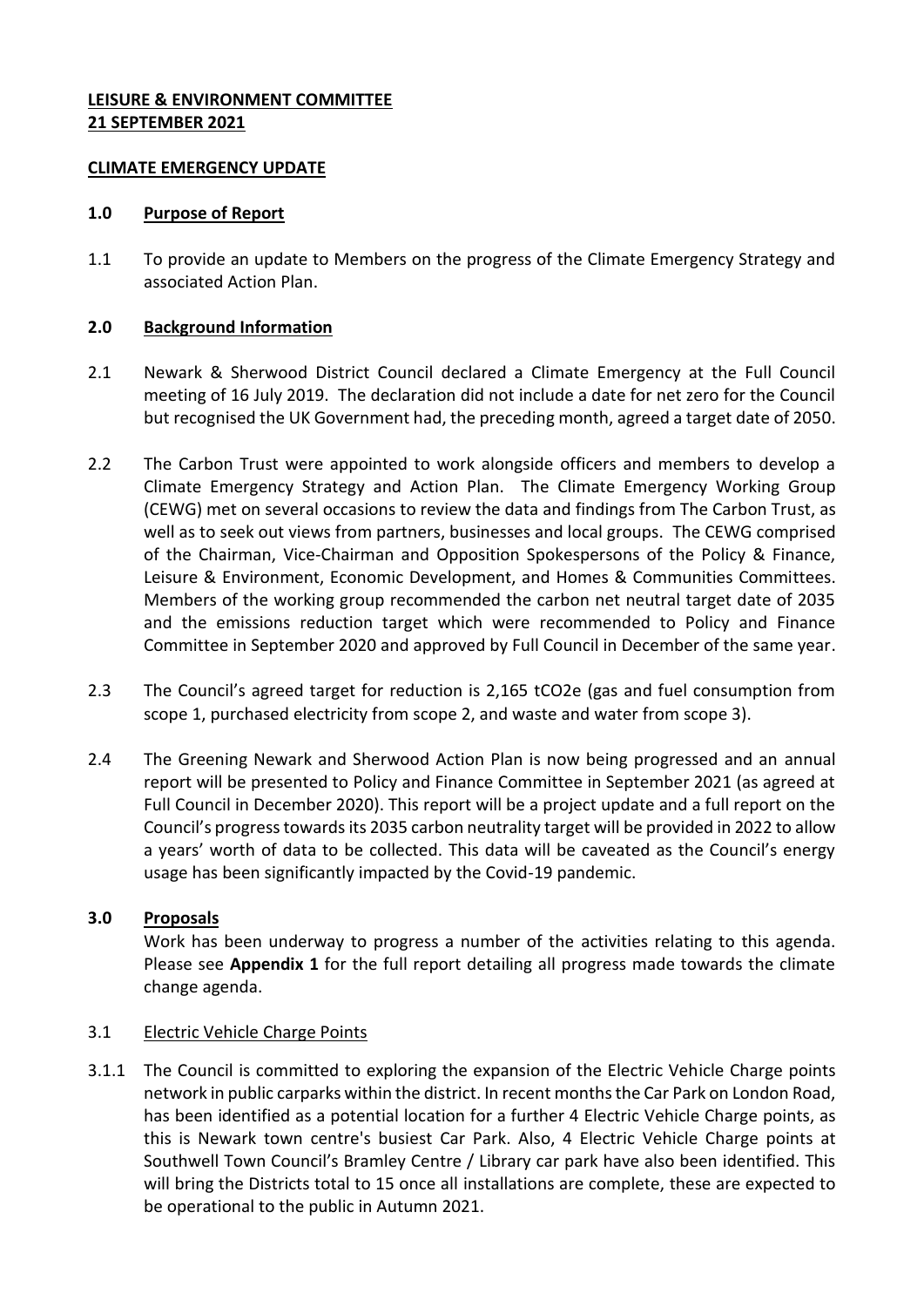### 3.2 Electric Vehicle Transition

- 3.2.1 As part of the Greening Newark and Sherwood Action Plan the Council have made the commitment to explore the implementation of electric vehicles within the Council owned fleet of vehicles. It was agreed at Leisure and Environment Committee on 16 March 2021 to adopt a phased approach towards electrification, this will begin with small scale pilots, before considering two possible phases of transition – 2023-2026 for small vans and fleet, subject to an approved business case, and post 2026 for larger vehicles, subject to vehicle type specific business cases submitted to Committee for approval.
- 3.2.2 Approval has been given to replace two vehicles which have reached the end of their useful life, the procurement process has begun and the Council will begin using these in autumn 2021. A project group has been set up to consider the future of Brunel Drive Depot and the sites ability to meet the requirements of the Council going forwards. It is expected that as part of the National Waste and Resources Strategy, Newark and Sherwood District Council will be mandated to collect more waste streams than is currently collected. In order to meet these potential requirements, Brunel Drive Depot may need to store more waste vehicles on site. Also, if the pilot study of the two electric vehicles is successful further electric vehicles will need to be purchased and potentially stored and charged at the location overnight. The project group is currently considering various options to meet the requirements and develop a master plan for the future of the site.

### 3.3 Data Validation

- 3.3.1 The Council are currently seeking to streamline our carbon footprint calculation to gain further insight and more detailed picture of the Councils carbon footprint. As part of the Greening Newark & Sherwood Action Plan, we are committed to improving the data collection processes currently in place. An internal audit of the Council's current method of energy data collection and how data is validated has taken place. How this is carried out in the future is essential for carbon management and an accurate calculation of the Councils carbon footprint. The process has highlighted the importance of improving data collection and collation for the Council's ongoing response to the climate emergency.
- 3.3.2 There is currently an ongoing project to implement a defined process for energy management and utility data collection, the new process involves the enhancement of current methods and the introduction of new stages involving the development of a spreadsheet considering seasonal variations in energy and water consumption. It is proposed that energy databases will also be utilised to ensure accurate energy billing. This new proposed process is currently under review, this will be approved by relevant Business Managers.

#### 3.4 Solar PV Feasibility

3.4.1 he Council have produced a tender document and are in the process of appointing external support in looking at the rollout out of photovoltaics on Council buildings. One of the principal sources of the Council's carbon footprint comes from its estate and this work will help the Council to understand the capital costs, payback and carbon reduction impact from generating energy through sustainable sources.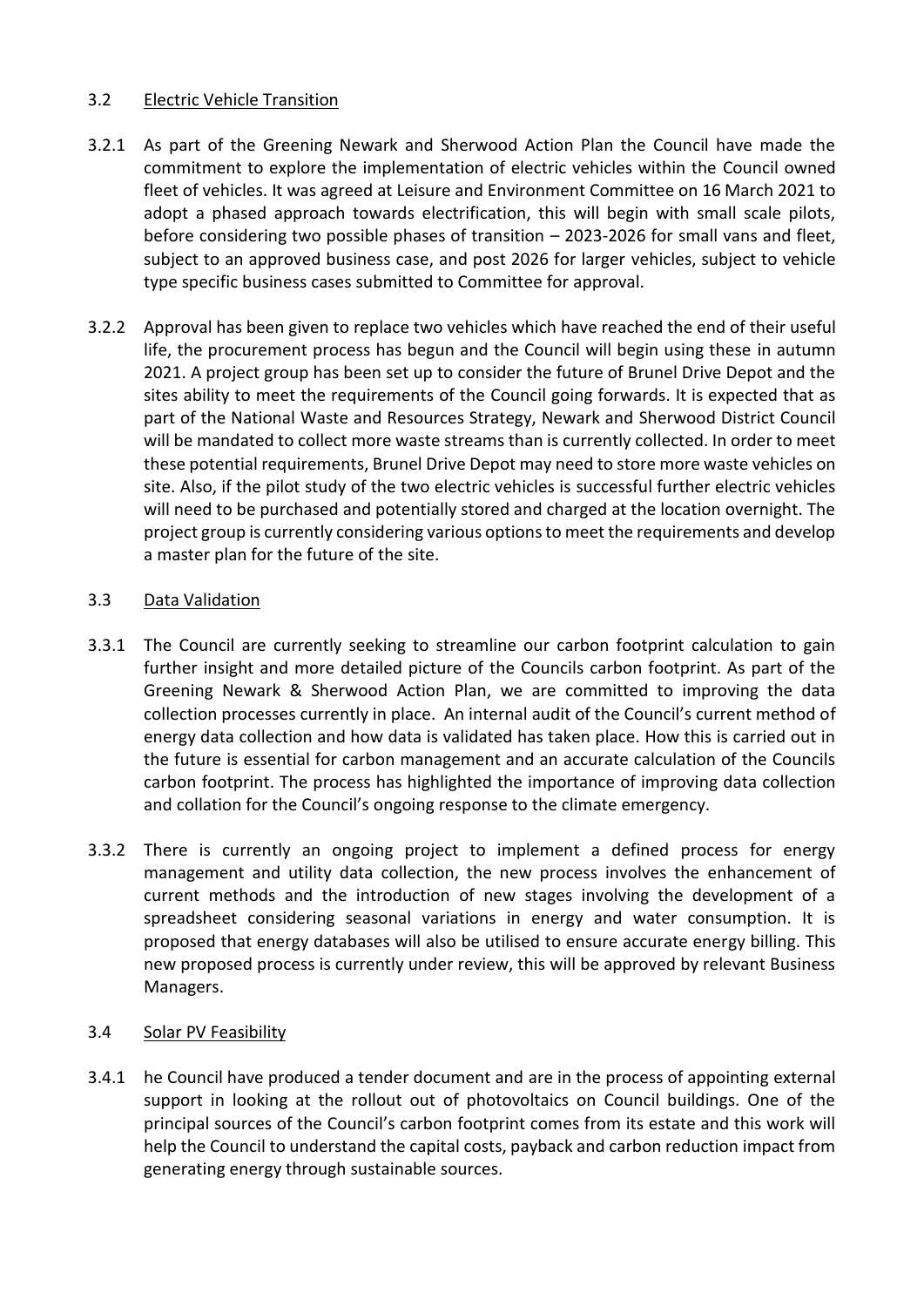- 3.4.2 Our Leisure Centres in particular, are the principle emitters in the Council's estate given their high energy needs. However, the feasibility will go beyond just the leisure centres and look at a range of buildings, including the Brunel Drive Depot, National Civil War Centre and Palace Theatre, the Newark Beacon and The Buttermarket amongst others. An assessment of the intricacies involved in expanding the current solar PV installation on Castle House will also be carried out by the appointed contractors. This will enable us to make an informed decision on which sites to proceed with and prioritise for solar PV installation on our corporate and leisure buildings.
- 3.4.3 The first phase of the project involves the desktop study and modelling of the selected sites, individual site visits and the development of a detailed study providing clear advice on viable solar PV array options, installation considerations and to produce a package of works and comprehensive installation details including prospective installation costs and a site by site business case. This will enable Newark and Sherwood District Council to make an informed decision regarding which sites to progress with based upon recommendations provided by the appointed consultants who are experts in the field.
- 3.4.4 The consultant will provide indicative estimated installation costs and payback periods to the Council, this will then be brought back to Policy & Finance Committee for approval for funding for the installation of solar PV on a range of our corporate and leisure buildings. Should the Council wish to progress with the installation then procurement support in the development of a specification document based on design elements from the first phase and project management of the successful installer will be provided by the contractor, ensuring the forecasted benefits from phase one are realised.
- 3.4.5 By investing in feasibility studies it enables Newark and Sherwood District Council to create workable and 'shovel ready' projects should funding opportunities become available.

# 3.5 Shovel Ready Projects

3.5.1 In order to be more prepared for national government grant funding applications, the Council have committed to exploring a range of carbon reduction and energy efficiency projects across a range of our corporate and leisure buildings. By obtaining a range of good quality quotes for works the Council will be more equipped for rounds of national Government funding than we are currently. This will also enable forward-thinking with regards to future budget allocations and future proofing the Council in the development of a more sustainable and carbon conscious environment. To achieve this the Asset Management team are currently obtaining quotes for the replacement of the biomass boilers and gas boiler at the Newark Beacon with a low carbon alternative as the current heating system is due for replacement. LED lighting upgrades across all of our corporate and leisure sites are also being considered and costed as part of this.

# 3.6 Tree Planting

3.6.1 As part of the Community Plan and Climate Emergency Strategy the Council have committed to planting 10,000 trees by 2023. During the 2020/2021 planting season 5,997 trees were planted in total, over 2,500 of these trees were given away to residents or parish/community groups. A further 3,355 trees have been planted in five locations in Newark, 8 trees were planted at Chuter Ede School as part of the Christmas tree recycling scheme and Chatham Court as part of the Safer Streets campaign. Newark & Sherwood District Council are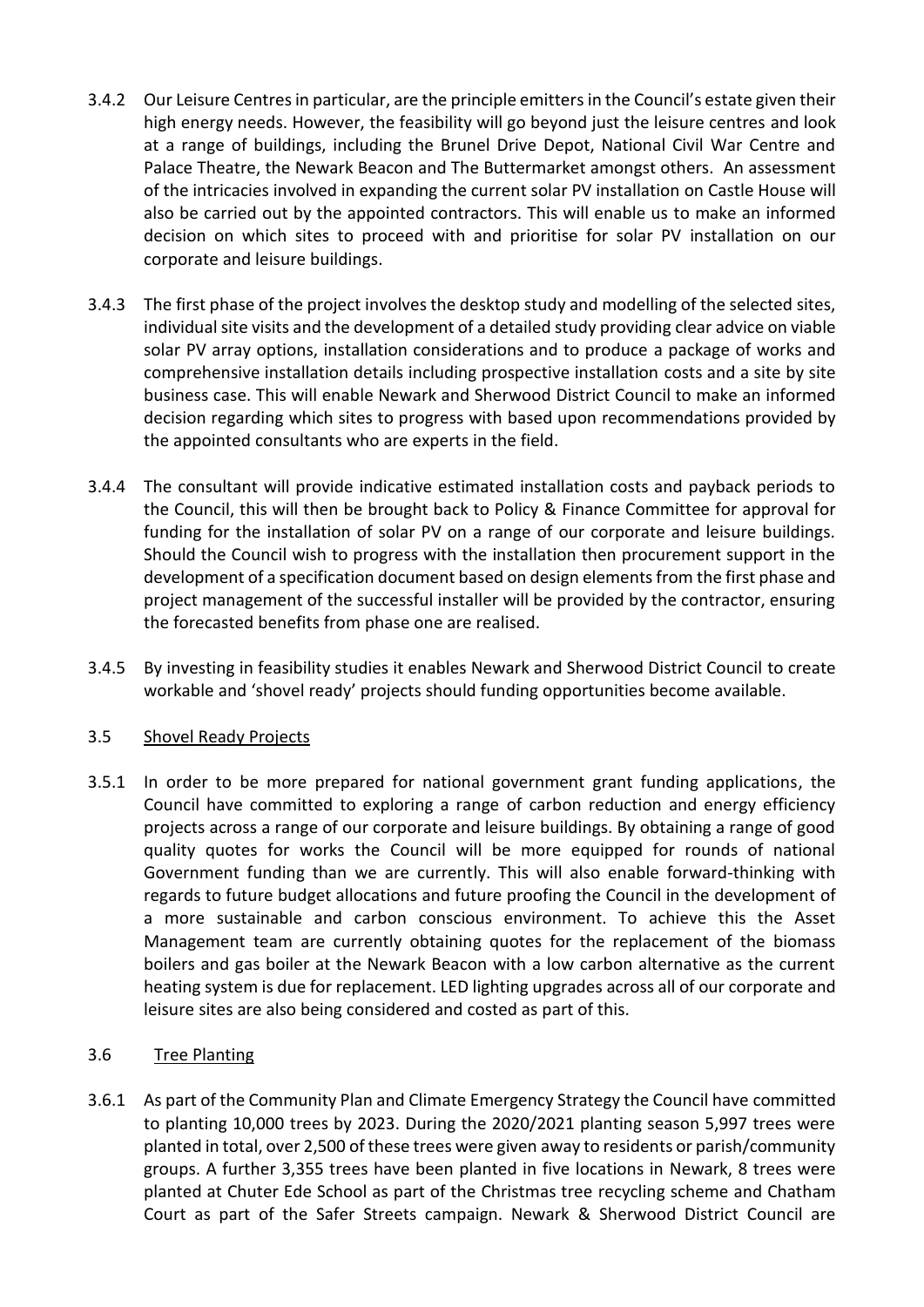committed to ensuring that the right tree is planted in the right place, in order to achieve this, the Environmental Services team utilise The Woodlands Trust's checklist, this is also helping to develop, plan and inform our Emergency Tree Plan which is currently in the process of being developed. The England Tree Strategy which is due for release will also inform our plan and will set out policy priorities to deliver our ambitious tree planting programme. It will focus on expanding, protecting and improving our woodlands, and how trees and woodlands can connect people to nature, support the economy, combat climate change and recover biodiversity.

# 3.7 Carbon Footprint

3.7.1 The Council are committed to recording our carbon footprint on an annual basis, our carbon footprint will be reported in September 2022 to. Data will be collected on an annual basis from various departments within the Council from May – June. This will then be calculated to determine our annual carbon footprint.

### 3.8 Climate Emergency Project Meetings

3.8.1 A working group of internal members of staff has been set up to encourage the sharing of environmental related actions and activities taking place in various directorates. This meeting currently happens on a quarterly basis. This gives members of staff a forum for sharing good news stories, current workload and carbon reduction and environmentally focused activities, this meeting is also attended by our Communications Team to ensure that the information shared in the project meeting is communicated out through oursocial media channels.

# **4.0 Equalities Implications**

4.1 There are no equalities implications envisaged within the projects discussed in this report.

# **5.0 Digital Implications**

5.1 Whilst there has been no digital implications identified there may be associated software requirements once feasibility studies have been completed and have been further explored by Newark & Sherwood District Council. The implications shall be considered as deemed appropriate. Furthermore, the ICT & Digital Services team will work to with the Environmental Policy and Projects Officer to reduce the technology carbon footprint for Newark and Sherwood District Council.

#### **6.0 Financial Implications FIN21-22/5770**

6.1 Current funding agreed for Climate change is set out below: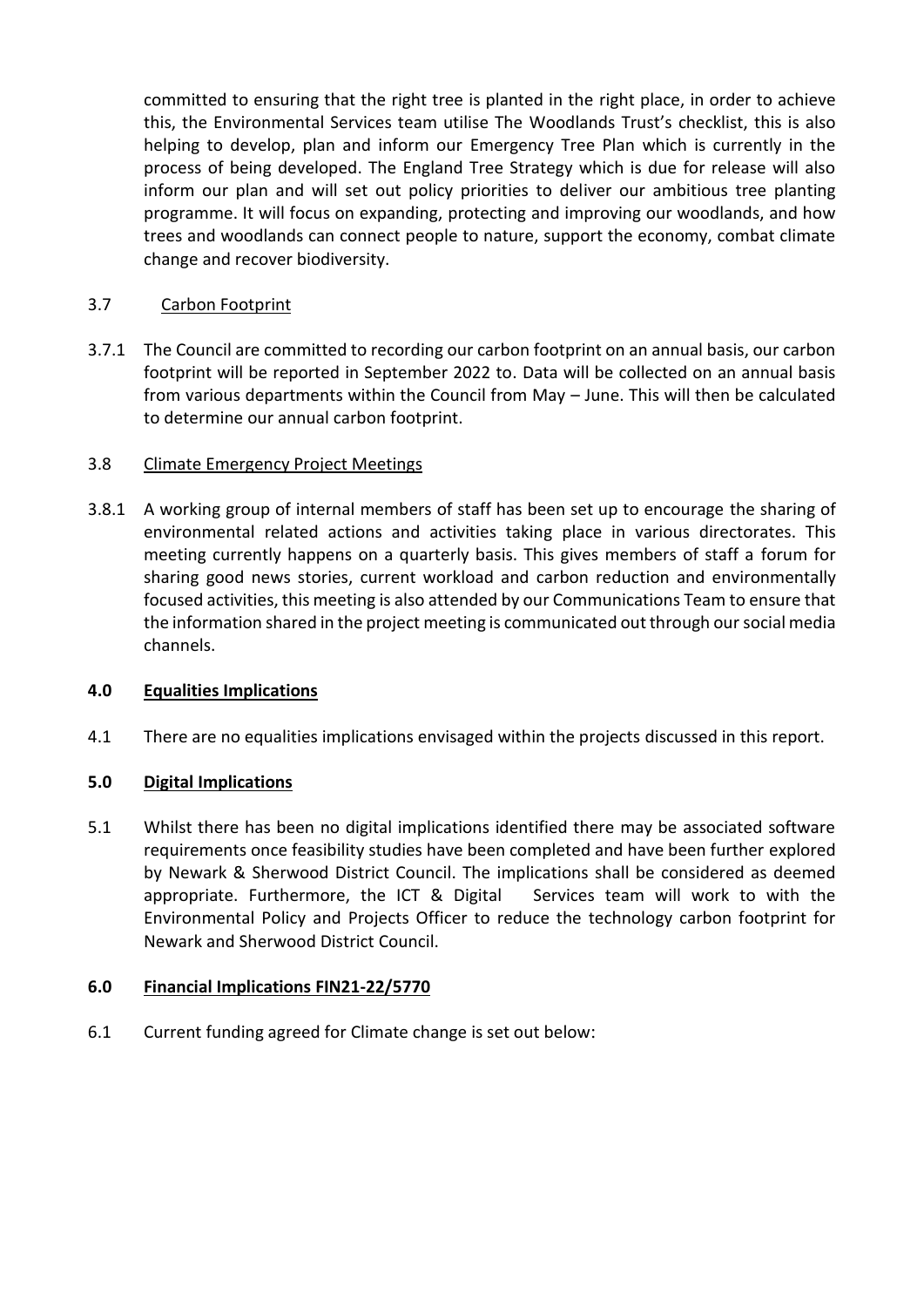| <b>Climate Change</b>                   |           |           |           |           |               |
|-----------------------------------------|-----------|-----------|-----------|-----------|---------------|
|                                         | $21 - 22$ | $22 - 23$ | $23 - 24$ | $24 - 25$ | <b>Totals</b> |
| Current Budget within Capital Programme | 105,000   | 75,000    | 75,000    | 75,000    | 330,000       |
| Funded by:                              |           |           |           |           |               |
| Capital Receipts                        | 0         | 0         | 75,000    | 75,000    | 150,000       |
| <b>Borrowing</b>                        | 75,000    | 75,000    | 0         | 0         | 150,000       |
| Capital Reserves                        | 30,000    | 0         | O         | 0         | 30,000        |
| Total Funding                           | 105,000   | 75,000    | 75,000    | 75,000    | 330,000       |
|                                         |           |           |           |           |               |
| <b>Allocated to Specific Projects</b>   |           |           |           |           |               |
| Solar Panals                            | 30,000    | 0         | 0         | $\Omega$  | 30,000        |
|                                         |           |           |           |           |               |
|                                         |           |           |           |           |               |
| <b>Balance Unallocated</b>              | 75,000    | 75,000    | 75,000    | 75,000    | 300,000       |
|                                         |           |           |           |           |               |
| <b>Expenditure to date</b>              |           |           |           |           | O             |

So far only Phase one of the solar feasibility study has been allocated specific funding, a budget of £30,000 has already been allocated to this.

A further report will be provided should the Council decide to progress with Phase 2 of the Solar feasibility study which will involve the development of a site specific installation specification document and the project management of the prospective installation of solar PV on our corporate and leisure buildings.

#### **7.0 Community Plan – Alignment to Objectives**

7.1 These projects align with the Council's Community Plan objective to "Enhance and protect the district's natural environment". There is a specific activity under this objective to reduce the Council's carbon emissions by implementing an environmental strategy and carbon reduction action plan to achieve carbon neutrality. However, the Greening Newark & Sherwood Action Plan can also be considered to touch upon all objectives.

#### **8.0 RECOMMENDATIONS that:**

- **a) Project update to be noted; and**
- **b) further reports providing additional progress updates on Newark & Sherwood District Council's carbon reduction journey be provided as required.**

#### **Reason for Recommendations**

**To provide an update to Committee on project progress. To ensure there is engagement at committee level with the climate emergency progress**

#### Background Papers

26 September 2020 – Policy & Finance Committee

15 December 2020 – Full Council